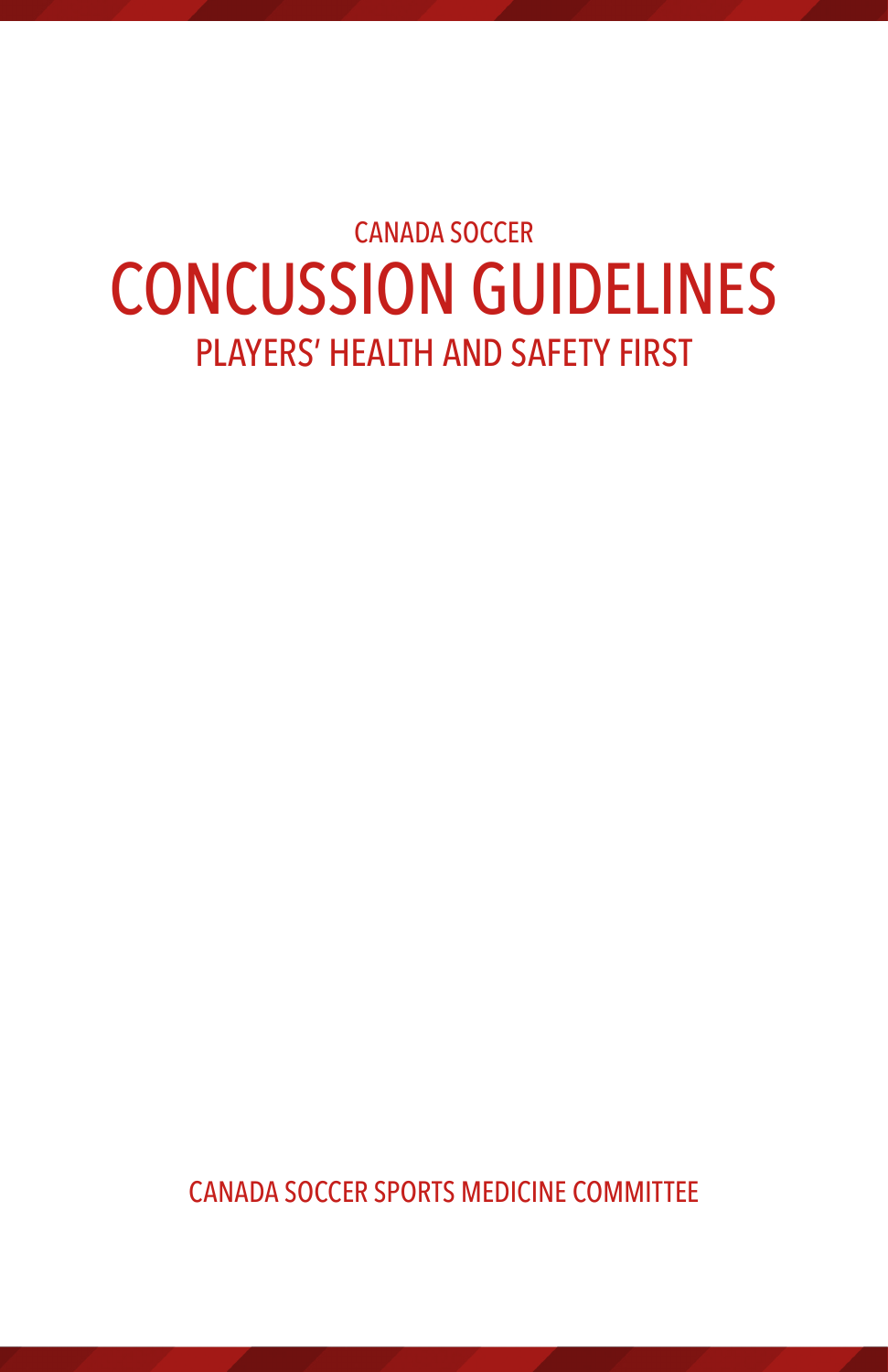**CANADA SOCCER /// CONCUSSION GUIDELINES**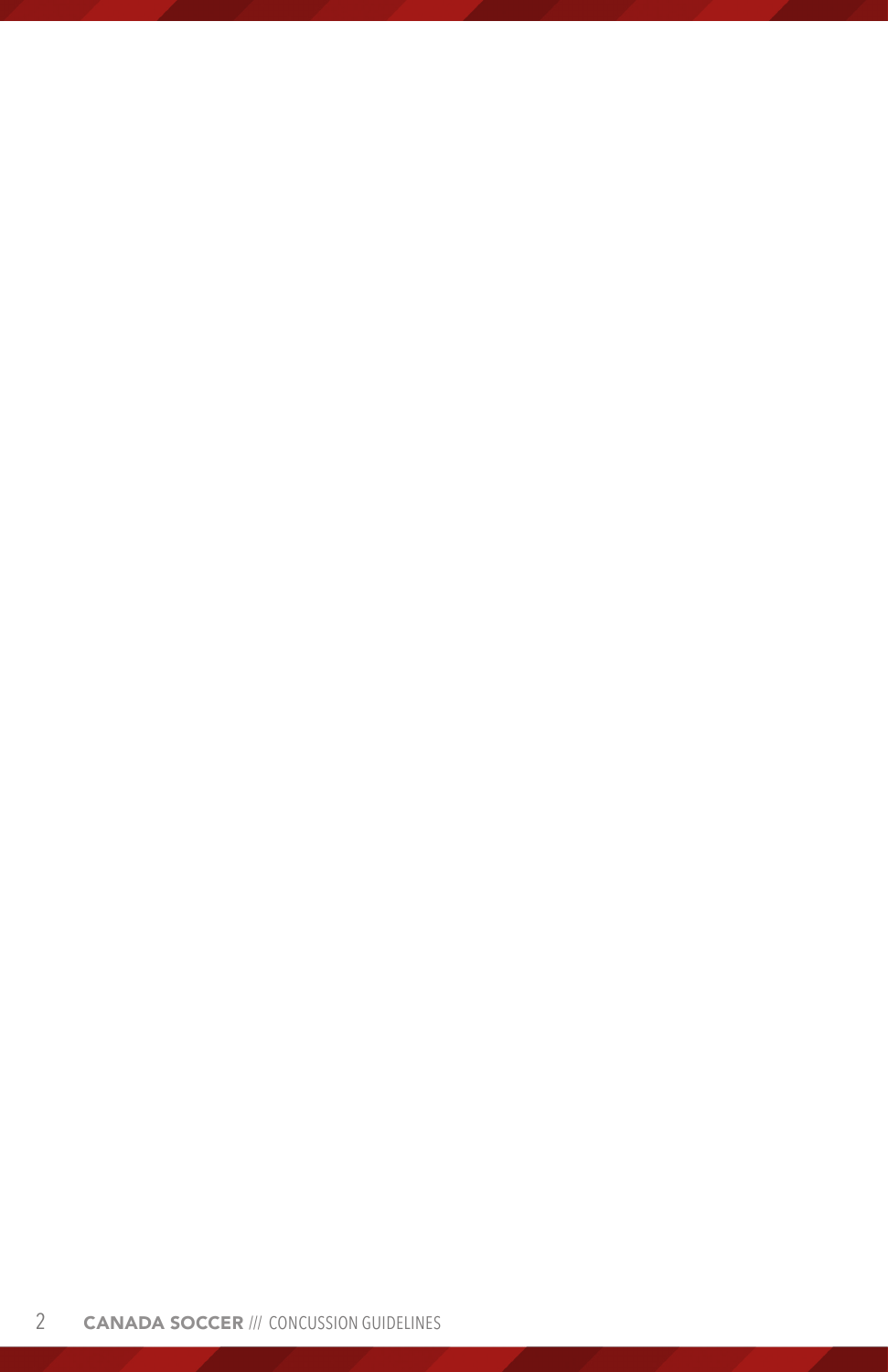# **SUMMARY**

A concussion is a brain injury.

All concussions should be regarded as potentially serious.

Most concussions recover completely with correct management.

Incorrect management of a concussion can lead to further injury.

Concussions should be managed according to current guidelines.

Anyone with any concussion symptoms following an injury must be immediately removed from playing or training and must not return to playing, or training for soccer in the same day.

Concussions are to be diagnosed and managed by health care professionals working within their scope of practice and expertise.

Concussions are managed by physical and brain rest until symptoms resolve.

Return to education or work must take priority over return to playing soccer.

Concussion symptoms must have completely resolved and medical clearance must be received before resuming training for, or playing soccer.

A progressive exercise program that re-introduces an individual to training for, and ultimately playing soccer is recommended following concussion recovery.

The recurrence of concussion symptoms during a progressive exercise program requires removal from training or playing and reassessment by health care professionals.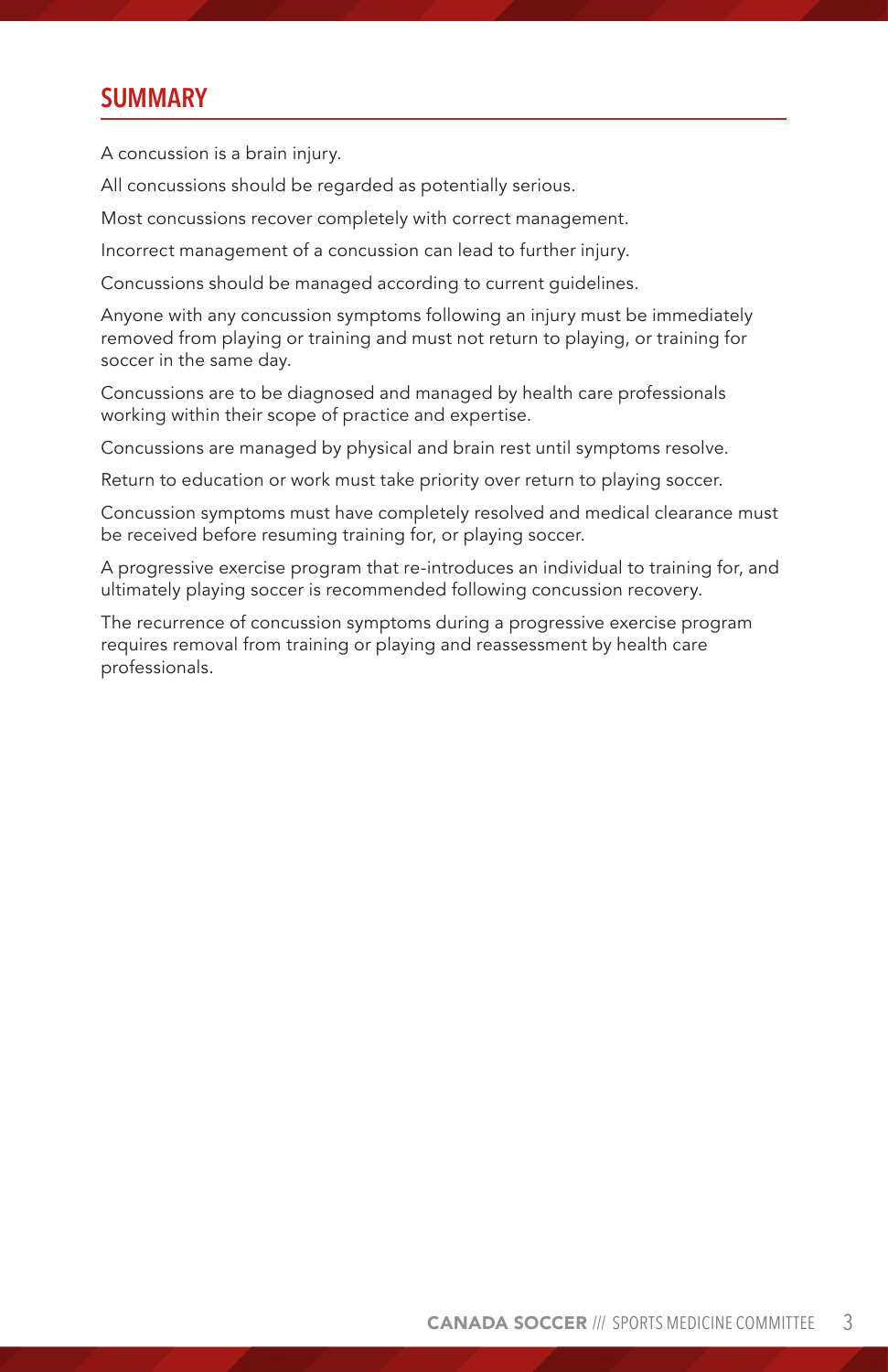# **CANADA SOCCER CONCUSSION GUIDELINES**

#### *THE FINE PRINT*

These guidelines are intended to guide those managing concussion in soccer at all levels. Professional and National level players typically have access to an enhanced level of medical care, which means that their concussion and their return to play can be managed in a more closely monitored way.

These guidelines are based on current evidence and examples of best practice taken from soccer organizations around the world and other sports, including the Football Association, the Scottish FA, World Rugby, and the Canadian Concussion Collaborative. These guidelines have been reviewed and approved by the Canada Soccer Sports Medicine Committee. They are consistent with the current Consensus Statement on Concussion in Sport issued by the Fourth International Conference on Concussion in Sport, Zurich 2012.

While these guidelines aim to reflect 'best practice', it must be recognized that there is a current lack of evidence with respect to their effectiveness in preventing long-term harm. The Canada Soccer Sports Medicine Committee will continue to monitor research and consensus in the area of concussion and update these guidelines accordingly.

# **FURTHER RESOURCES**

#### *WEBSITES*

Concussion Awareness Training Tool: www.cattonline.com

Parachute: www.parachutecanada.org/concussion

Centers for Disease Control and Prevention: www.cdc.gov/headsup

Ontario Ministry of Health Concussion Resources: www.health.gov.on.ca/en/public/ programs/concussions/resources.aspx

#### *VIDEOS*

Dr. Mike Evans Health Lab – Concussions: www.evanshealthlab.com/concussions/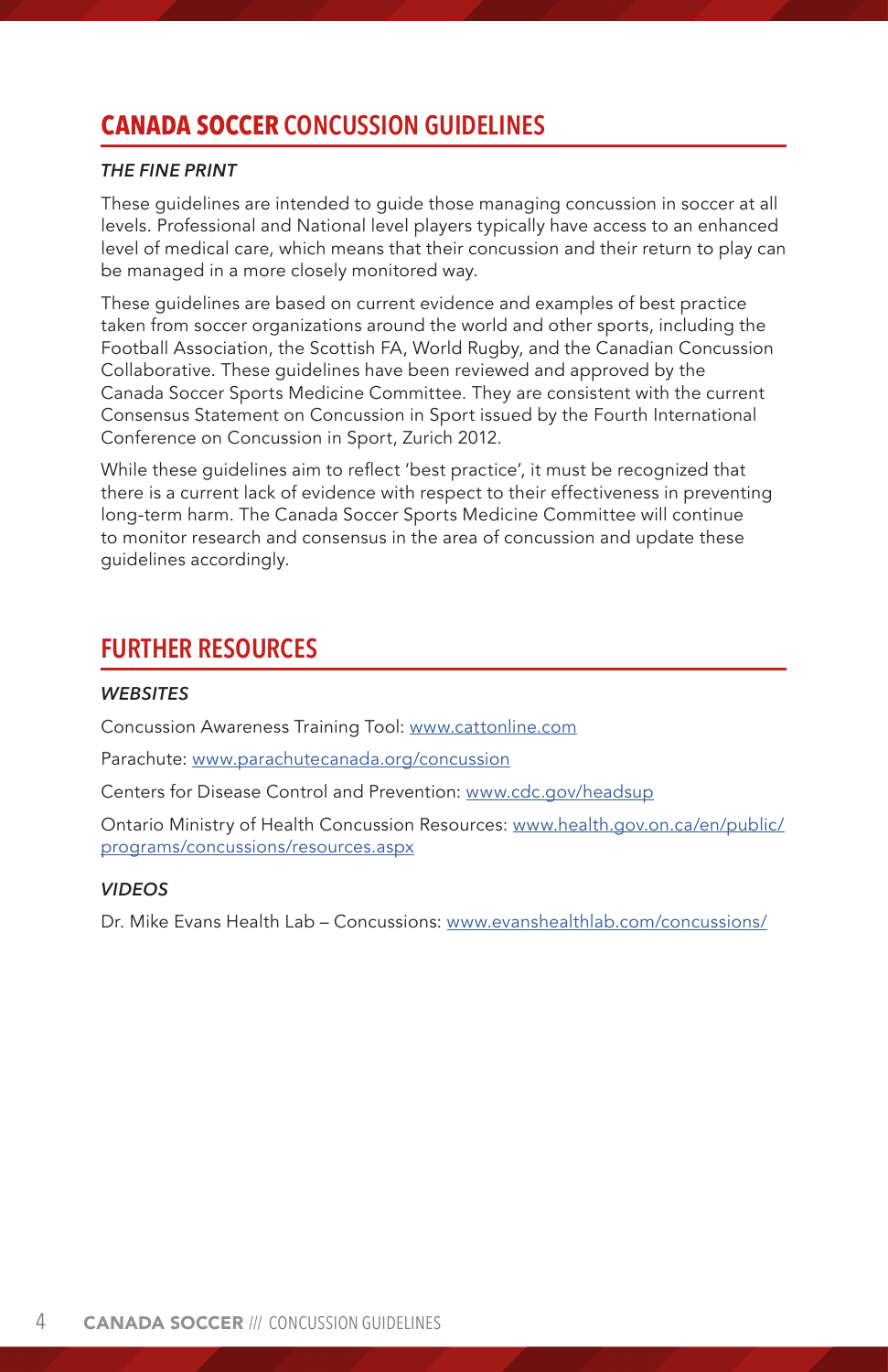# **RESPOND - WE ALL NEED TO PLAY A PART IN THE RECOGNITION AND MANAGEMENT OF CONCUSSION**

As Canadians, we have a heightened awareness of concussions, related to increased media coverage of this brain injury with its range of outcomes, incidents involving high profile athletes with concussion, and increasing understanding of the consequences of repetitive brain trauma, primarily within professional sports.

#### *WHAT IS A "CONCUSSION"?*

Concussion is an injury to the brain resulting in a disturbance of brain function involving thinking and behavior.

#### *WHAT CAUSES CONCUSSION?*

Concussion can be caused by a direct blow to the head or an impact to the body causing rapid movement of the head and movement of the brain within the skull.

#### *ONSET OF SYMPTOMS*

Symptoms of concussion typically appear immediately, but may evolve within the first 24-48 hours.

#### *WHO IS AT RISK?*

All of our sport's participants (players, but also team staff and officials).

Some soccer participants are at increased risk of concussion:

- » Children and adolescents (18 years and under) are more susceptible to brain injury, take longer to recover, and are susceptible to rare dangerous brain complications, which may include death.
- » Female soccer players have higher rates of concussion.
- » Participants with previous concussion are at increased risk of further concussions - which may take longer to recover.

#### *WHAT ARE THE DANGERS OF BRAIN INJURY?*

Failure to recognize and report concussive symptoms or returning to activity with ongoing concussion symptoms set the stage for:

- 1. Cumulative concussive injury
- 2. 'Second Impact Syndrome'

Second impact syndrome is a rare occurrence. An athlete sustains a brain injury and while still experiencing symptoms (not fully recovered), sustains a second brain injury, which is associated with brain swelling and permanent brain injury or death. Brain swelling may also occur without previous trauma.

Recurrent brain injury is currently implicated in the development of Chronic Traumatic Encephalopathy

Chronic Traumatic Encephalopathy (CTE) is a progressive degenerative brain disease seen in people with a history of brain trauma. For athletes, the brain trauma has been repetitive. Originally described in deceased boxers, it now has been recognized in many sports. Symptoms include difficulty thinking, explosive and aggressive behavior, mood disorder (depression), and movement disorder (parkinsonism).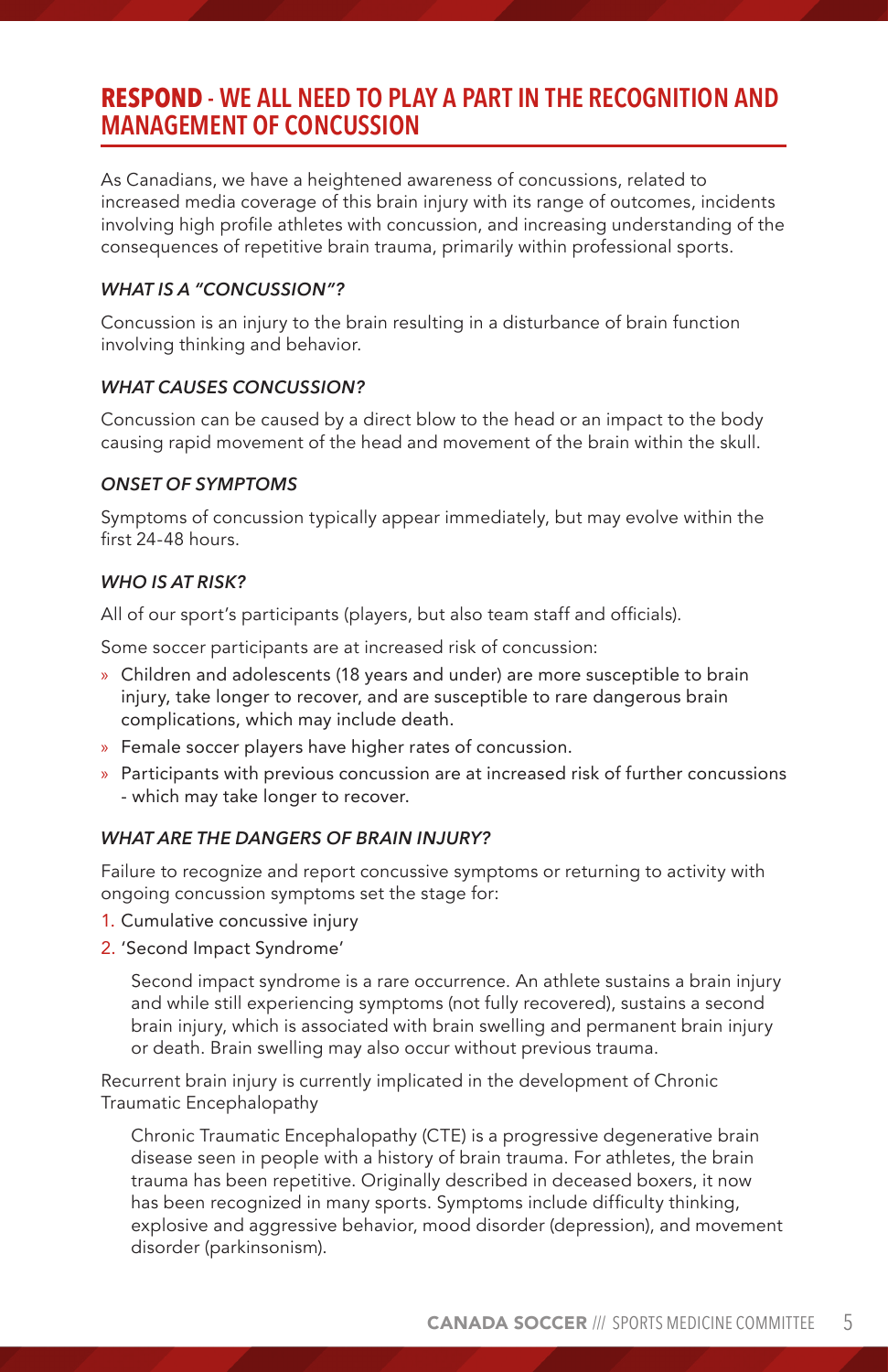# **RECOGNIZE - LEARN THE SIGNS AND SYMPTOMS OF A CONCUSSION SO YOU UNDERSTAND WHEN A SOCCER PLAYER MIGHT HAVE A SUSPECTED CONCUSSION.**

Everyone involved in the game (including side-line staff, coaches, players, parents and guardians of children and adolescents) should be aware of the signs, symptoms and dangers of concussion. If any of the following signs or symptoms are present following an injury the player should be suspected of having concussion and immediately removed from play or training.

*"If in doubt, sit them out."*

*"It is better to miss one game than the whole season."*

#### VISIBLE CLUES OF CONCUSSION – WHAT YOU MAY SEE:

Any one or more of the following visual clues can indicate a concussion:

- » Dazed, blank or vacant look
- » Lying motionless on ground / slow to get up
- » Loss of consciousness confirmed or suspected
- » Unsteady on feet or balance problems or falling over or poor coordination
- » Loss of consciousness or responsiveness
- » Confused or not aware of play or events
- » Grabbing, clutching, or shaking of the head
- » Seizure
- » More emotional or irritable than normal for that person
- » Injury event that could have caused a concussion

#### SYMPTOMS OF CONCUSSION - WHAT YOU MAY BE TOLD BY AN INJURED PLAYER:

The presence of any one or more of the following symptoms may suggest a concussion:

- » Headache
- » Dizziness
- » Mental clouding, confusion, or feeling slowed down
- » Trouble seeing
- » Nausea or vomiting
- » Fatigue
- » Drowsiness or feeling like "in a fog" or difficulty concentrating
- » "Pressure in head"
- » Sensitivity to light or noise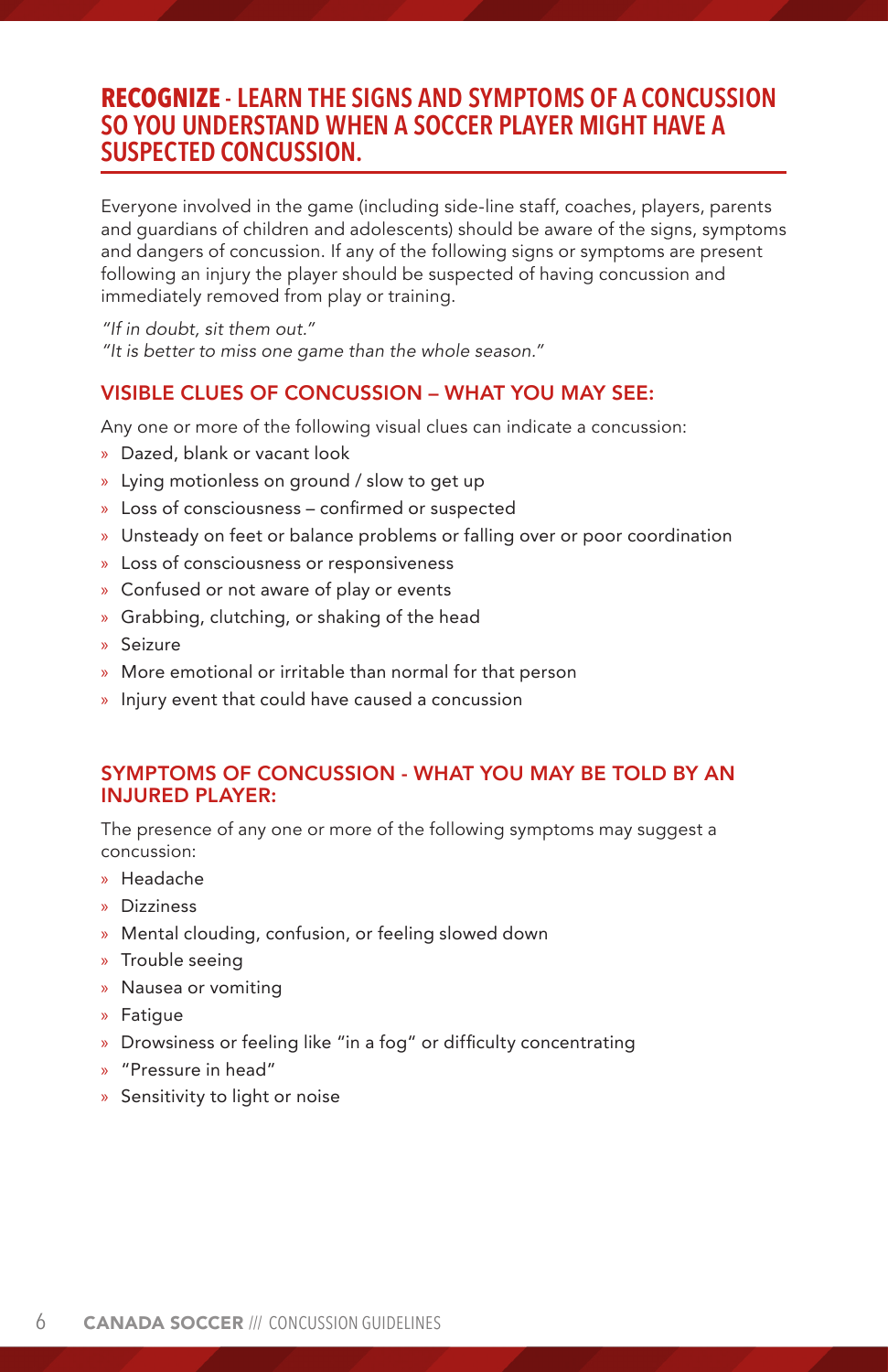### QUESTIONS TO ASK AN ADULT OR ADOLESCENT PLAYER:

Failure to answer any of these questions correctly is an indication of a suspected concussion.

"What field are we at today?"

"Which half is it now?"

"Who scored last in this game?"

"What team did you play last?"

"Did your team win your last game?"

#### QUESTIONS TO ASK CHILDREN (12 YEARS AND UNDER):

Failure to answer any of these questions correctly is an indication of a suspected concussion.

"Where are we now?"

"Is it before or after (last meal, ie: lunch)?"

"What is your coach's / teacher's name?"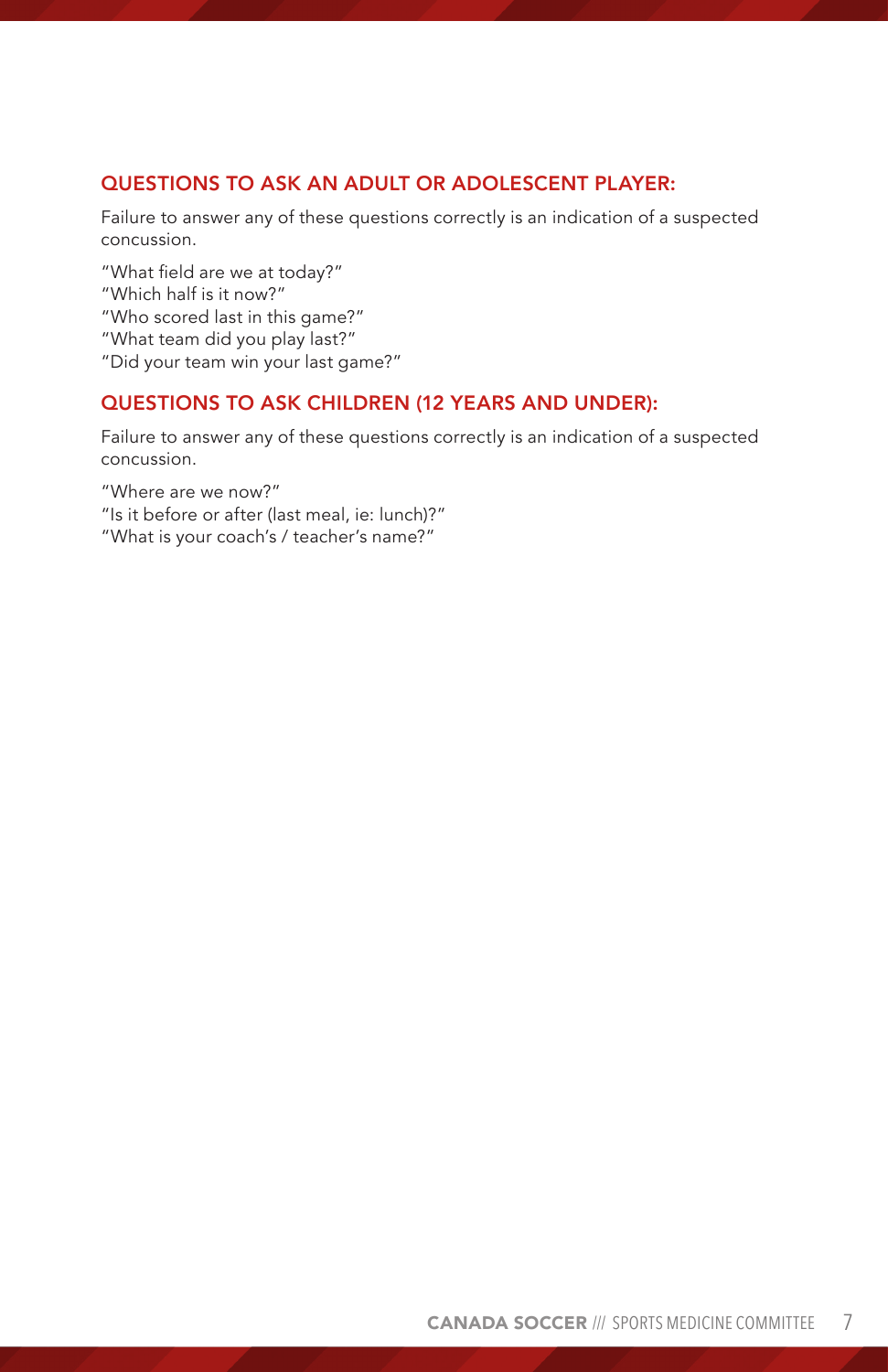# **REMOVE - IF A SOCCER PLAYER HAS A SUSPECTED CONCUSSION HE OR SHE MUST BE REMOVED FROM ACTIVITY IMMEDIATELY.**

Team-mates, side-line staff, coaches, players or parents and guardians who suspect that a player may have concussion MUST work together to ensure that the player is removed from play in a safe manner.

If a neck injury is suspected the player should only be removed by emergency healthcare professionals with appropriate spinal care training. Call 911. Activate your emergency action plan.

More severe forms of brain injury may be mistaken for concussion. If ANY of the following are observed or reported within 48 hours of an injury, then the player should be transported for urgent medical assessment at the nearest hospital (symptoms below). Call 911. Activate your emergency action plan.

- » Severe neck pain
- » Deteriorating consciousness (more drowsy)
- » Increasing confusion or irritability
- » Severe or increasing headache
- » Repeated vomiting
- » Unusual behavior change (persistent irritability in younger children; increased agitation in teens)
- » Seizure
- » Double vision
- » Weakness or tingling / burning in arms or legs

## ANYONE WITH A SUSPECTED CONCUSSION SHOULD NOT:

- » be left alone in the first 24 hours
- » consume alcohol in the first 24 hours, and thereafter should avoid alcohol until free of all concussion symptoms
- » drive a motor vehicle and should not return to driving until provided with medical or healthcare professional clearance

Once safely removed from play the player must not be returned to activity that day.

# **REFER - ONCE REMOVED FROM PLAY, THE PLAYER SHOULD BE REFERRED TO A QUALIFIED HEALTHCARE PROFESSIONAL WITH TRAINING IN THE EVALUATION AND MANAGEMENT OF HEAD INJURY AND CONCUSSIONS.**

Concussion or more severe forms of brain injury are to be diagnosed by health care professionals within their scope of practice and expertise.

In all cases of suspected concussion it is recommended that the player be referred to a medical or healthcare professional for diagnosis and management advice, even if the symptoms resolve.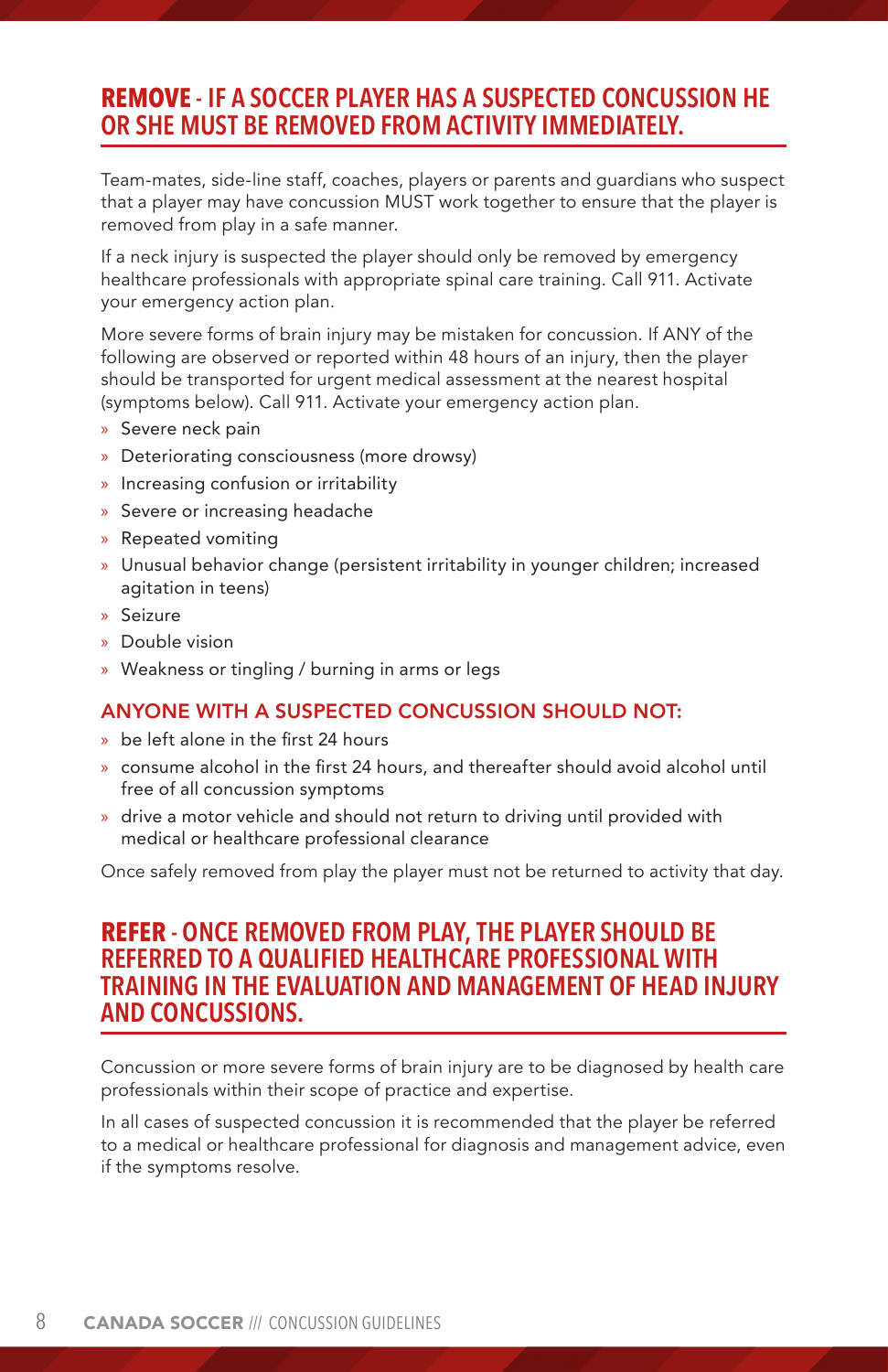# **REPORT – COMMUNICATION BETWEEN PLAYERS, PARENTS, TEAM STAFF, AND THEIR HEALTH CARE PROVIDERS IS VITAL FOR THE WELFARE OF THE PLAYER.**

For children and adolescents with suspected concussion who have not been directly transferred for medical management, coaches must communicate their concerns directly with the parents or guardians.

Players, parents and guardians must disclose the nature of, and status of any active injuries to coaches and team staff.

# **REST AND RECOVER – REST IS THE CORNERSTONE OF CONCUSSION MANAGEMENT.**

The management of a concussion involves physical and brain rest until symptoms resolve as recommended by your health care provider.

In conjunction with your school and educational professionals and health care provider, recommendations will be made about whether it is appropriate to take time away from school, or whether returning to school should be done in a graded fashion, this is called "return to learn".

Your health care provider will also make recommendations about whether it is appropriate to take time away from work, or whether returning to work should be done in a graded fashion, this is called "return to work".

# **RETURN TO SOCCER**

In order for safe return to soccer following a concussion, the athlete must:

- » be symptom-free, for children and adolescents a further period of up to 10 days of asymptomatic rest may be recommended
- » be off treatments that may mask concussion symptoms (ie headache or sleep medication)
- » be cleared in writing by a qualified healthcare professional trained in evaluating and treating concussions
- » adults: have returned to normal education or work, and students: must have returned to school or full studies
- » have completed a graduated return to play protocol without recurrence of symptoms

If symptoms recur during the graduated return to play protocol, the player must be immediately removed from playing or training and be reassessed by their healthcare practitioner promptly.

A player with an unusual presentation or prolonged recovery or a history of multiple recurrent concussions, should be assessed and managed by a healthcare provider with experience in sports-related concussions working within a multidisciplinary team.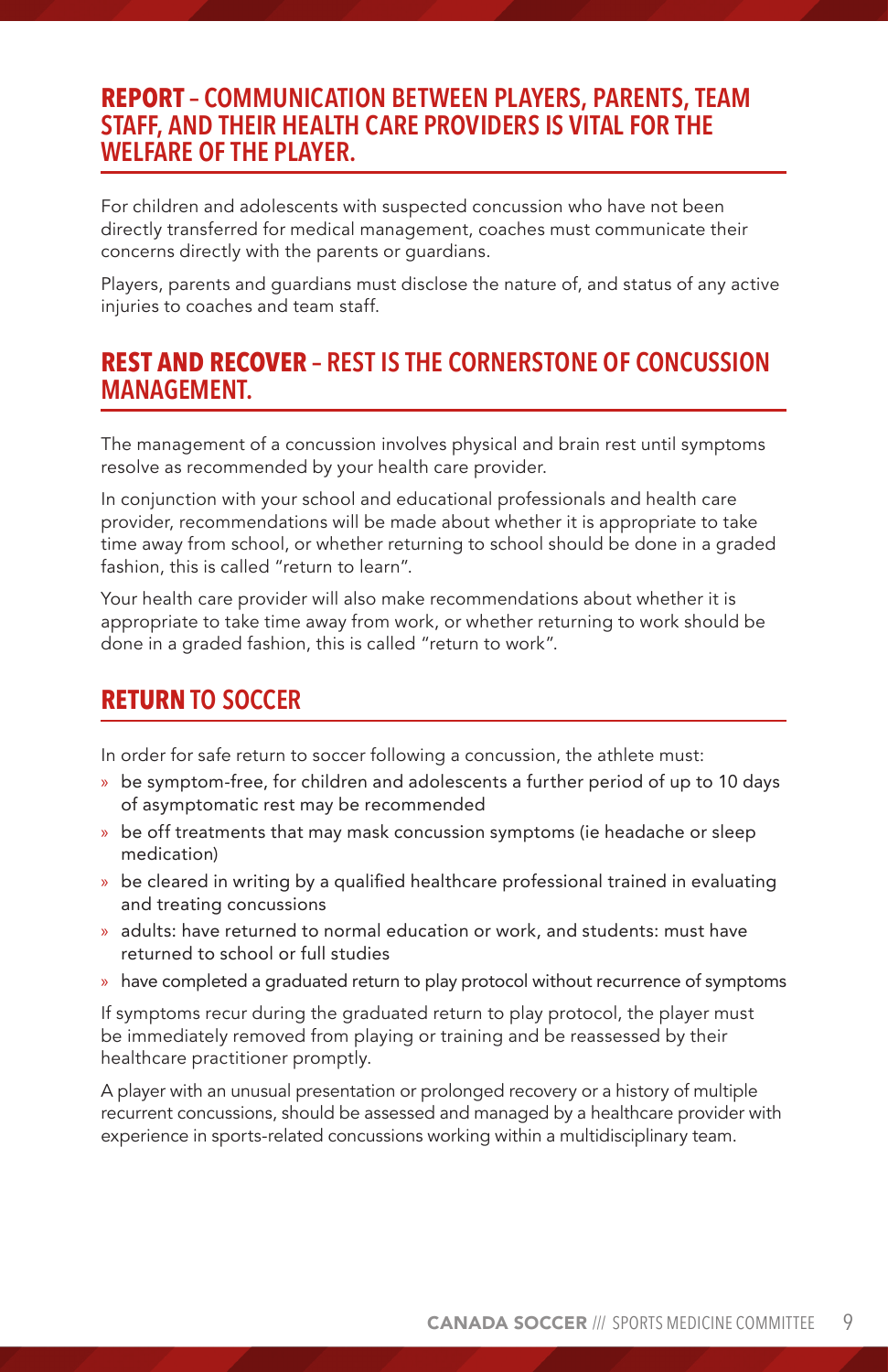# **ENHANCED CARE SETTING**

In some circumstances (such as Professional Clubs or National teams) there may be an enhanced level of medical care available which allows closer supervision of an adult player's care (>18 years of age). In these instances, a shorter time frame for the graduated return to play may be possible, but only under strict supervision by the appropriate medical personnel as part of a structured concussion management program.